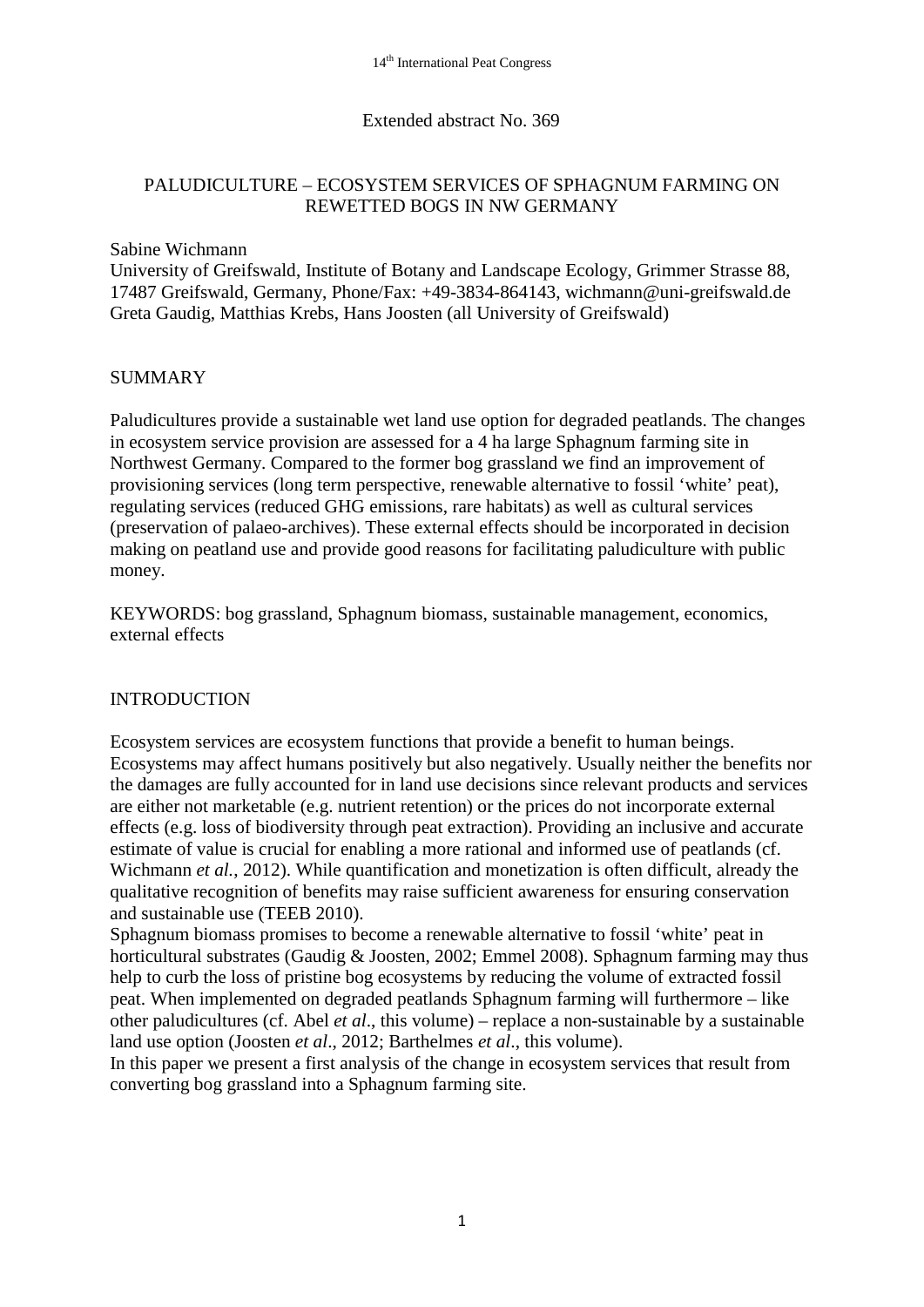# MATERIALS AND METHODS

Ecosystem services before and after establishment of Sphagnum farming were assessed for a 4 ha large site in the 'Hankhauser Moor' next to Rastede (Lower Saxony, Northwest Germany), where Sphagnum farming was established in spring 2011 (Gaudig *et al*., this volume; Krebs *et al*., this volume). Before establishment the site had been drained, fertilized and used for many decades as traditional German bog grassland ('Deutsche Hochmoorkultur'). Supplementary field data were collected from a second Sphagnum farming site in the "Esterweger Dose" near Ramsloh (Lower Saxony, Northwest Germany) established in 2004 (Gaudig *et al.*, this volume). Ecosystem services – including provisioning, regulating and cultural services – were described on the basis of field assessment and literature studies.

## RESULTS

## **Provisioning services**

Provisioning services from peatlands create marketable products such as food, timber and peat for fuel or growing media. In the past the peatlands in the project region have been drained and turned into pastures and meadows. As the quality demands for fodder for dairy cattle (the most profitable type of grassland use) increased, peatland use was further intensified or changed to subsidy dependent meat production and mulching. Peat oxidation over several decades of drainage has nearly consumed the layer of slightly decomposed 'white' peat, with increasing difficulties for conventional, drainage based agriculture. Traditional German bog grassland seems to be running out with just a short future remaining. Establishing Sphagnum farming as a wet land use could pose a long-term alternative as it stops peat degradation. Sphagnum biomass has shown to be a promising renewable raw material for growing media as an alternative to fossil peat. While Sphagnum farming under current circumstances cannot compete with the low prices for 'white' peat, it can already be profitable through high revenues on existing niche markets.

## **Regulating services**

Peatlands fulfil a wide range of regulating functions such as for carbon and nutrient cycling, water quality and quantity, local climate, and as habitats. In the following we discuss carbon storage and habitat provision.

#### Carbon storage

Living peatlands have been accumulating peat and sequestering carbon for thousands of years. Even after carbon sequestration stopped because of drainage, peat layers of several meters still contain huge amounts of carbon. During the establishment of the field trial in 2011 drain pipes were found in a depth of ca. 20 cm which had been installed 120 cm deep in 1958. This subsidence of 100 cm within 50 years indicates a loss of 2 cm per year. As a result the area lies nowadays 0.5 m below sea level. The major part of subsidence can be ascribed to peat oxidation which has been causing high greenhouse gas (GHG) emissions. Literature data indicate a clear correlation between GHG emissions of peatlands and mean annual water table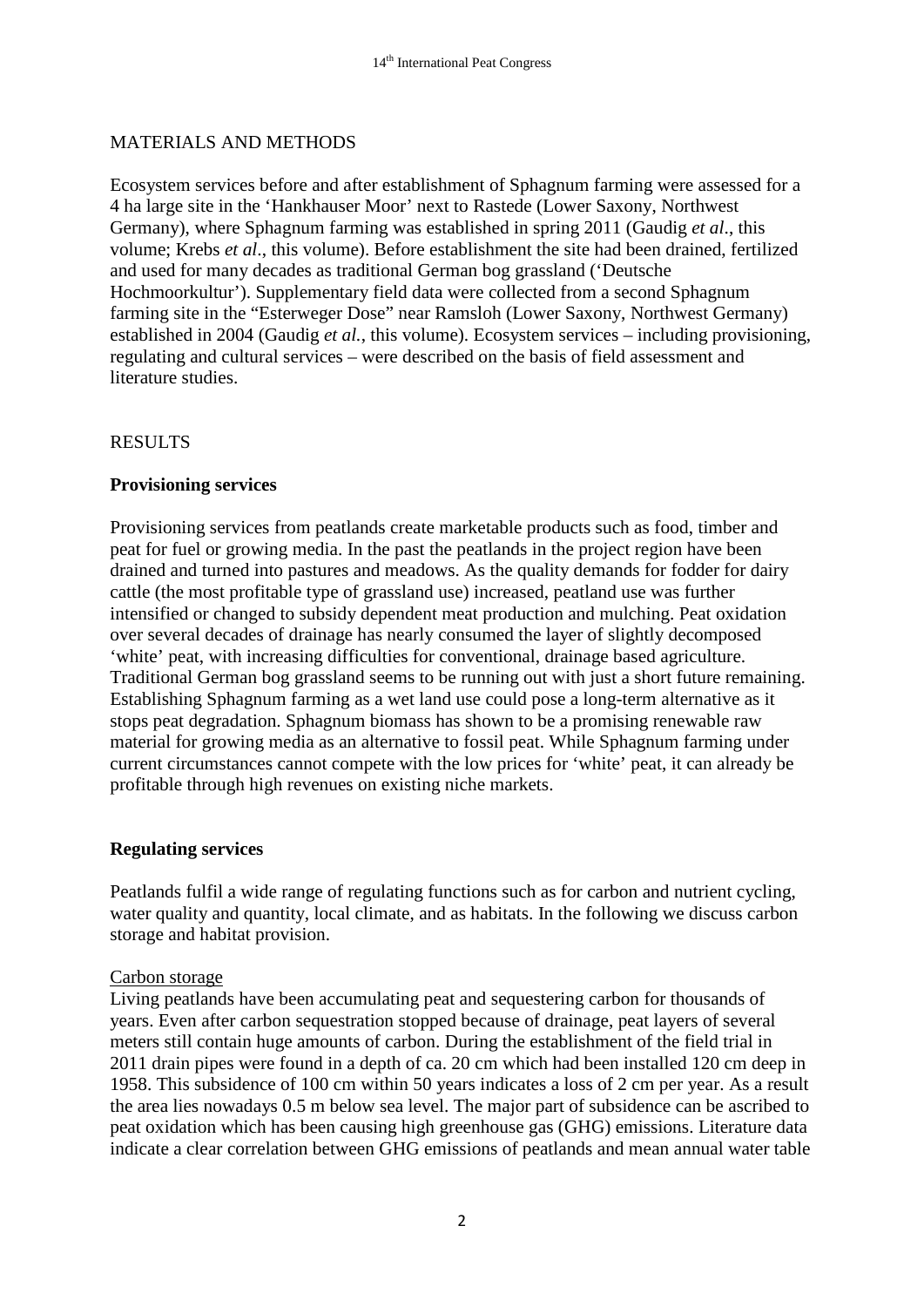(Couwenberg *et al.*, 2011). Assuming moderate drainage, emissions of 15 t CO<sub>2</sub>eq ha<sup>-1</sup>a<sup>-1</sup> (without  $N_2O$ ) can be estimated for current grassland use in the project region.

In contrast to conventional, drainage based peatland use, Sphagnum farming demands rewetting and thorough management of the water table since Sphagnum productivity is slowed down or stopped by limited water availability as well as by flooding. Under Sphagnum cultivation emissions of  $N_2O$  are halted,  $CO_2$  emissions strongly decrease and methane emissions presumably hardly occur. First results of chamber measurements of gas fluxes on Sphagnum farming sites with well-established moss lawn (Ramsloh, Lower Saxony) indicate a slightly cooling effect by the growing moss lawn and a neutral climatic effect when considering regular moss harvest (Höper, 2012). Taking into account higher emissions from the establishing phase (Albrecht  $\&$  Glatzel, this volume) and from the infrastructure of the production site (peat dams, irrigation ditches), for which no emission data are available yet, total emissions of 5 t  $CO_2$ eq ha<sup>-1</sup> a<sup>-1</sup> are assumed for the production system. Thus the avoided emissions amount to 10 t  $CO_2$ eq ha<sup>-1</sup> compared to the moderately drained bog grassland.

## Rare habitats/species

Three/four decades ago wet bog grasslands were still important habitats for breeding waders such as Curlew (*Numenius arquata*), Lapwing (*Vanellus vanellus*) or Common Snipe (*Gallinago gallinago*) (Hötker, *et al*., 2007). Intensified land use (e.g. earlier date and increased frequency of mowing) reduces nesting and fledging success and turns these grasslands into ecological traps (Kleijn *et al*., 2001), while restricted use ('extensification') aiming at protecting breeding waders may lead to rush (*Juncus effusus*) dominated grassland with high and dense sward structure unattractive for the target species (Rasran & Jeromin, 2010). Despite protection measurements, populations continued declining and the species are endangered or even extinct in NW Germany (Melter & Welz, 2001). For the project area 'Hankhauser Moor' accordingly no breeding of waders was recorded in recent times. In contrast to its former importance for breeding waders, bog grassland could in terms of plant biodiversity never compete with species rich, wet fen meadows. Furthermore, intensively used grassland is dominated by regularly sown in species. Vegetation survey of the project site before establishment of Sphagnum farming identified merely trivial pasture species such as white clover (*Trifolium repens*), fodder grasses (e.g. *Alopecurus pratensis, Poa pratensis*) and pasture weeds (e.g*. Cirsium vulgare*, *Juncus effusus*, *Rumex acetosa*).

For establishing the Sphagnum farming sites the Canadian Sphagnum layer transfer method (Quinty & Rochefort 2003) was applied. With the Sphagnum diaspores from donor sites seeds of other species were spontaneously introduced to the newly established fields. While not being the target in Sphagnum farming it may be a positive external benefit to provide substitute habitats for bog species such as sundew (*Drosera rotundifolia),* beak-sedge (*Rhynchospora alba),* cottongrass (*Eriophorum vaginatum*)*,* and cross-leaved heath *(Erica tetralix).* In addition to those plant species, a very rare myxomycete (*Badhamia lilacina*) and rare bog spiders (*Pardosa sphagnicola, Bathyphantes setiger*) were found on the trial site near Ramsloh. Once extensive Sphagnum farming sites are established they might become suitable for rare breeding waders including even Golden Plover (*Pluvialis apricaria*) of which the last few pairs in Germany currently breed on bare milled peat extraction sites. An open question remains whether sufficient invertebrate prey can be provided on site under wet and poor soil conditions or whether a mosaic of different land-use types will be needed. But mowing one to two times a year to reduce dominant weeds such as rush (*Juncus effusus*) and harvesting only every 5 years may create appropriate habitats, certainly when disturbance during times of breeding and rearing chicks is avoided.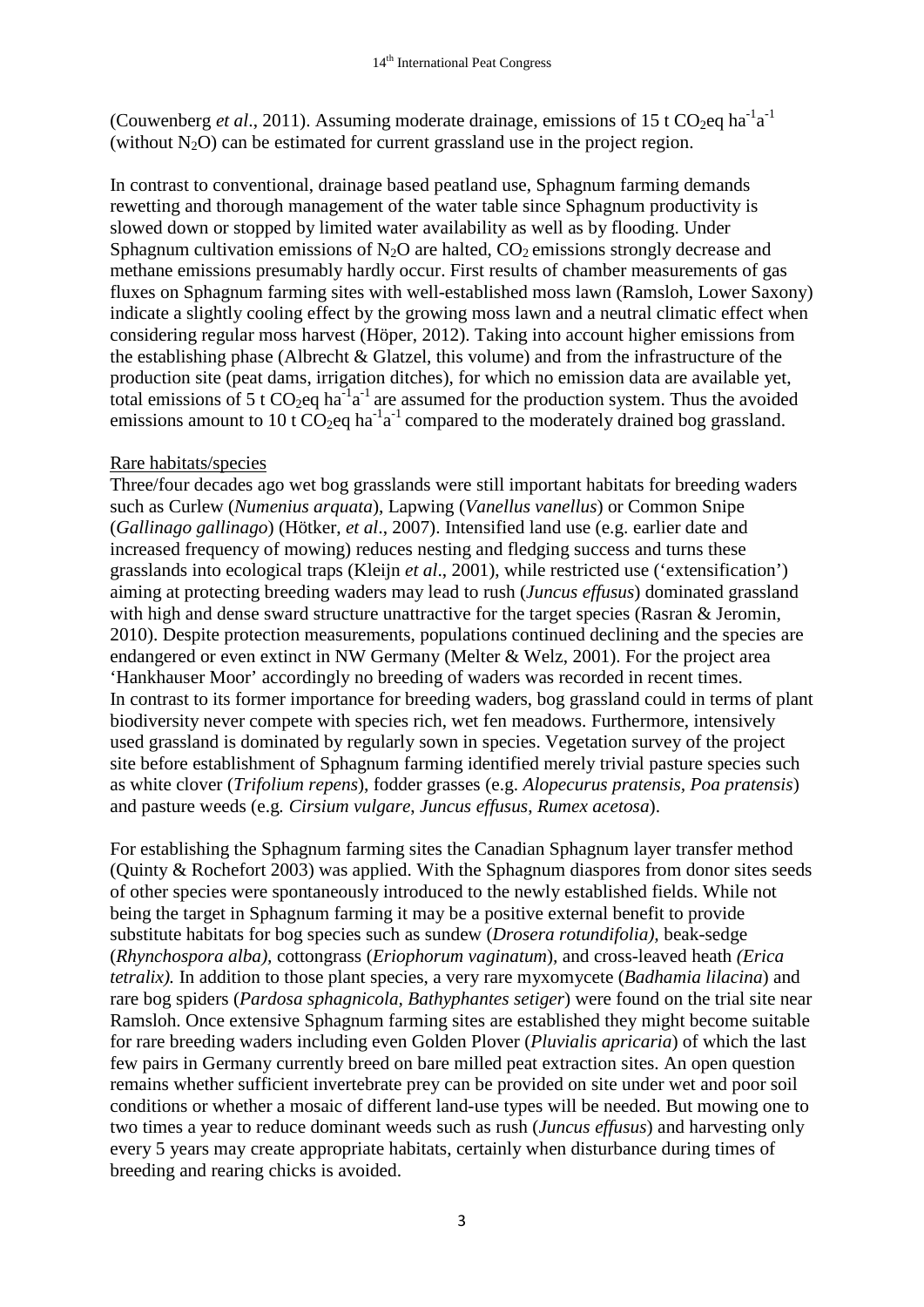# **Cultural services**

Cultural services provided by peatlands encompass inter alia opportunities for recreation, aesthetic satisfaction, inspiration and knowledge development. Compared to cultural services from other ecosystems, peatlands have an outstanding importance for research and education as archives of landscape and climate development as well as of human history. In the peat information of thousands of years is accumulated in systematic layers, including macro- and microfossils such as seeds, plant tissues and pollen and archaeological remains such as bog bodies, tools, ornaments and weapons. Drainage based land use destroys these archives. Only rewetting the peat body, for instance for Sphagnum farming, will preserve the still remaining information.

#### **CONCLUSIONS**

Bog grasslands in NW Germany are reaching the end of their economic existence. As a consequence they are progressively used for maize cultivation for fodder and biogas plants, but at the expense of enormous  $CO<sub>2</sub>$  emissions from the oxidizing peat (Joosten et al., 2012). On other agricultural sites new peat extraction areas are opened. Also in the project region "Hankhauser Moor" land owners gave up grassland use and sold their land to a peat extracting company which applied for a – so far not granted – licence to extract peat on several hundreds of hectares. All these land use options maximize the provisioning services for marketable goods and / or subsidy support. All of them also depend on deep drainage, which constrains the natural ecosystem services of peatlands and causes negative externalities.

In contrast, Sphagnum farming on rewetted peatlands stops the degradation of agriculturally used peatlands. It ensures the combination of a long term perspective for the provisioning service and the improvement of regulating services (reductions of GHG emissions, substitute habitats for rare species dependent on treeless peatlands) as well as cultural services (e.g. archives of landscape) typical for natural peatlands. Last but not least providing a renewable raw material for growing media would decrease the pressure on pristine mires.

A comprehensive economic valuation of peatland use must go beyond profitability and should take into account external benefits and damages now and their flow over time. Society has good reasons for facilitating paludicultures on degraded bogs and supporting the sustainable production of a promising, renewable raw material for growing media. The ecosystem service concept allows peat extraction companies, farmers, nature conservationists and policy makers to consider the special case of peatlands and rethink financial incentives to land use options in order to serve the principle "public money for public goods".

## ACKNOWLEDGMENTS

The study has been facilitated by the German Agency of Renewable Resources (FNR), Torfwerk Moorkultur Ramsloh Werner Koch GmbH & Co. KG, and Deutsche Torfgesellschaft mbH, whose financial and in-kind support is gratefully acknowledged.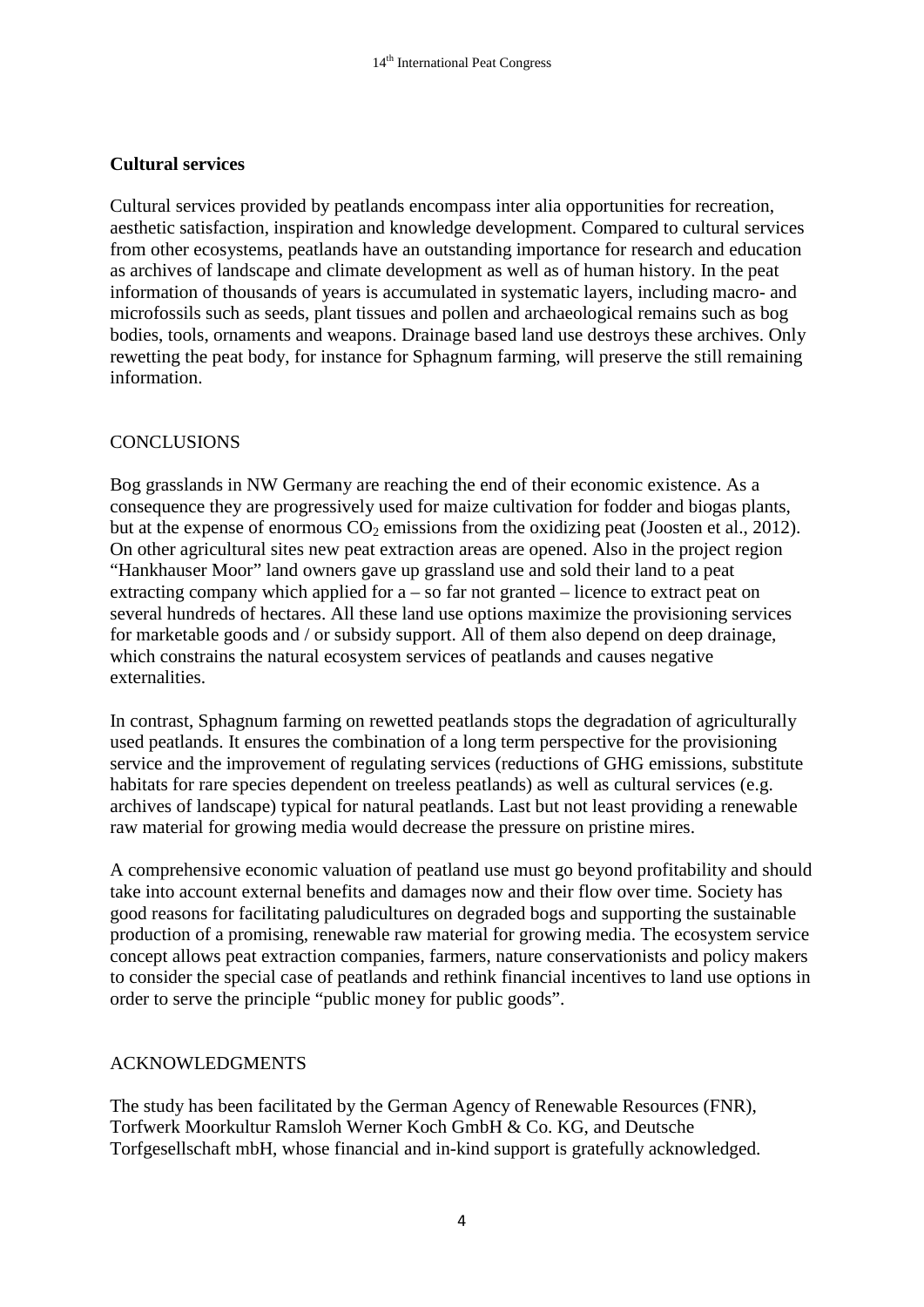#### **REFERENCES**

Abel, S., Couwenberg, J. & Joosten, H. (2012). Towards more diversity in paludiculture - a literature review of useful wetland plants. *This volume*.

Albrecht, K. & Glatzel, S. (2012). Reducing greenhouse gas emissions by sphagnum farming? *This volume*.

Barthelmes, A., Dommain, R. & Joosten, H. (2012). Global potential of paludiculture as land use alternative for rewetted peatlands. *This volume*.

Couwenberg, J., Thiele, A., Tanneberger, F., Augustin, J., Bärisch, S., Dubovik, D., Liashchynskaya, N., Michaelis, D., Minke, M., Skuratovich, A., Joosten, H. (2011). Assessing greenhouse gas emissions from peatlands using vegetation as a proxy. *Hydrobiologia* **674**, 67- 89.

Emmel, M. (2008). Growing ornamental plants in *Sphagnum* biomass. *Acta Horticulturae* **779**, 173-178.

Gaudig, G. & Joosten, H. (2002). Peat moss (*Sphagnum*) as a renewable resource - an alternative to *Sphagnum* peat in horticulture. In G. Schmilewski & L. Rochefort (eds.), *Peat in horticulture. Quality and environmental challenges. Int. Peat Society, Jyväskylä*, pp. 117- 125.

Gaudig, G., Gahlert, F., Krebs, M., Prager, A., Schulz, J., Wichmann, S. & Joosten, H. (2012) Sphagnum farming in Germany – 10 years on the road to sustainable growing media*. This volume*.

Höper, H. (2012). *Klimarelevanz von Moornutzung und -renaturierung (Climate relevance of peatland use and restoration)*. conference presentation, Moorschutzsymposium, NABU, Rastede (Lower Saxony, Germany), 07.01.2012.

Hötker, H., Jeromin, H. & Thomsen, K.-M. (2007). Aktionsplan für Wiesenvögel und Feuchtwiesen. Endbericht DBU AZ 22718. (Action plan for breeding waders and wet meadows). Available at [http://bergenhusen.nabu.de/download/Aktionsplan\\_Feuchtwiesen.pdf](http://bergenhusen.nabu.de/download/Aktionsplan_Feuchtwiesen.pdf)

Joosten, H., Gaudig, G., Krawczynski, R., Tanneberger, F., Wichmann, S. & Wichtmann, W. (2012). Paludicultures: Sustainable productive use of wet and rewetted peatlands. In A. Bonn, T. Allott, M. Evans, H. Joosten, & R. Stoneman (eds.) (in prep.): *Peatland restoration and ecosystem services: science, practice, policy*. Cambridge University Press.

Kleijn, D., Berends, F., Smit, R. & Gilissen, N. (2001). Agri-environment schemes do not effectively protect biodiversity in Dutch agricultural landscapes. *Nature* **413**, 723-725.

Krebs, M., Gaudig, G. & Joosten, H. (2012). Sphagnum farming on bog grassland in Germany – first results. *This volume*.